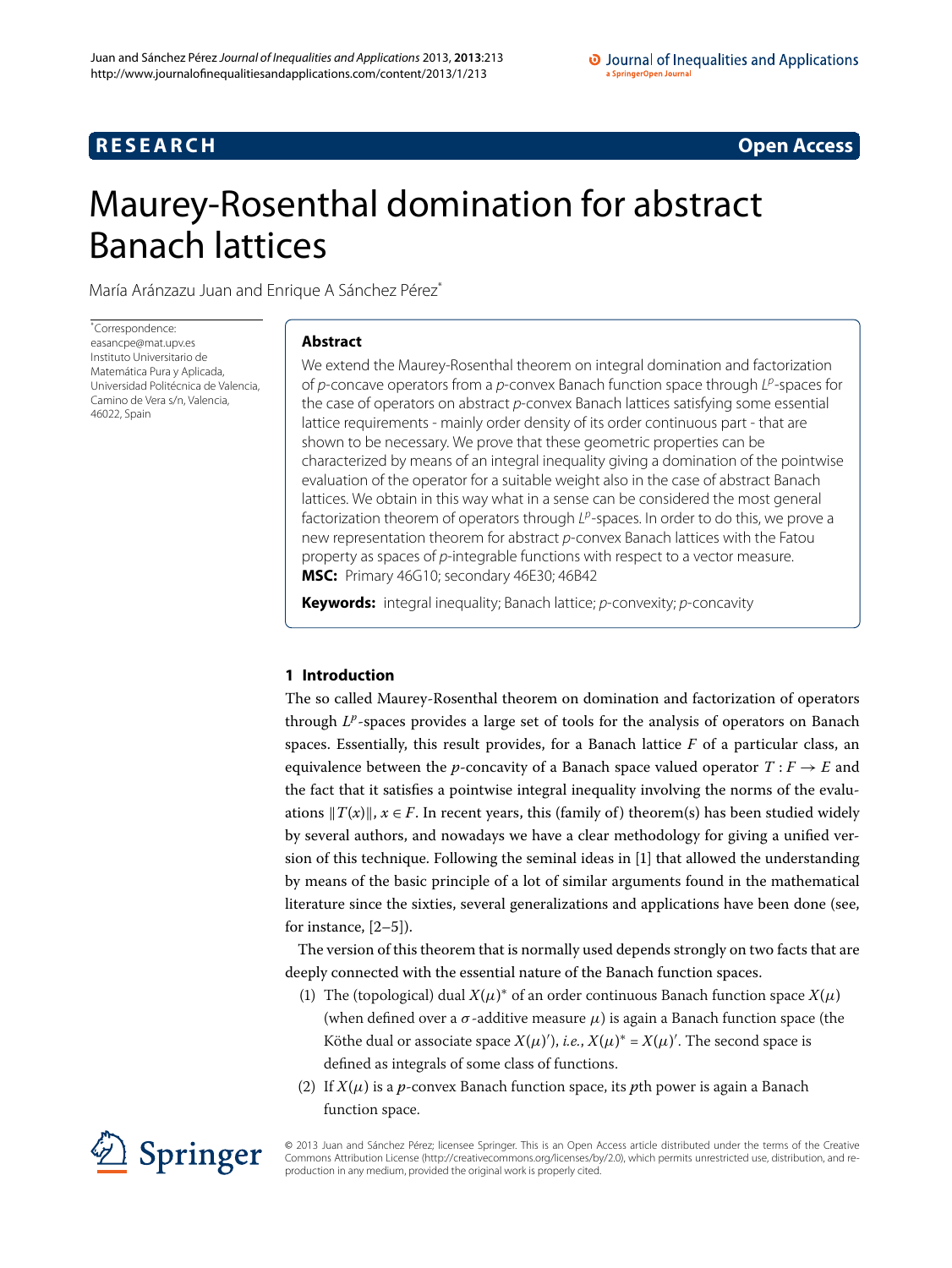In this paper we show a general version of the Maurey-Rosenthal theorem that is obtained by relaxing these requirements as much as possible. In order to do this, we provide a function space representation of a class of Banach lattices satisfying the necessary requirements, which allows to perform the tandem 'Banach lattices/order notions' versus 'function spaces/vector measures' to provide the support for the factorization through an  $L^p$ -space. Therefore, the key of the arguments that prove this type of factorization is in fact the structure of the space from which the operator is defined. This is the reason why our main tool is given by the representation of Banach lattices by means of spaces  $L^p(m)$ and  $L^p_w(m)$  of  $p$ -integrable functions with respect to a vector measure on a  $\delta$ -ring. This allows, for instance, to prove factorization theorems through  $\ell^p(\Gamma)$ -spaces of an uncountable set  $\Gamma$ .

From the point of view of the general representation of Banach lattices as function spaces, the main goal of this paper is to get a representation theorem for *p*-convex Banach lattices with the  $(\sigma)$ -)Fatou property as general as possible by using vector measures defined on a *δ*-ring to complete the picture when the existence of a weak unit is not as-sumed. Section 3 is devoted to this. This becomes the main tool for proving[,](#page-6-0) in Section 4, our general Maurey-Rosenthal theorem, closing in this way the question of how far this kind of arguments can be extended: examples and counterexamples are also given.

#### **2 Preliminaries**

As the reader will notice soon, the setting that is needed for proving the main result of this paper (Theorem 4) and allows to prove the most general version of the Maurey-Rosenthal theorem (Corollary  $6$ ) is unusually technical and contains some notions and arguments that are not standard in the framework of the Banach lattices. This is the reason why we include a long section of preliminaries collecting all the results that are needed.

#### **2.1 Banach lattices**

We mainly use the terminology and the notation of  $[6]$  $[6]$  and  $[7]$ . Let *F* be a real Banach lattice. An *ideal*  $\tilde{F}$  of *F* is a closed subspace of *F* satisfying that if  $\gamma \in F$  with  $|\gamma| < |\chi|$ for some  $x \in \tilde{F}$ , then  $y \in \tilde{F}$ . An ideal  $\tilde{F}$  in *F* is said to be *order dense* in *F* if, for every  $0 \le x \in F$ , there exists an upwards directed system  $(x) \subset \tilde{F}$  such that  $0 \le x_{\tau} \uparrow x$ , and is said to be *super order dense* if this condition holds for increasing sequences. We say that *F* is *order continuous* if, for every  $(x_\tau) \subset F$  with  $x_\tau \downarrow 0$ , it follows that  $||x_\tau|| \downarrow 0$  and *F* is *σ* -*order continuous* if this is the behavior on sequences. We denote by *Fan* the *order continuous part* of *F*, that is, the largest order continuous ideal in *F*. Similarly, the *σ* -*order continuous part* of *F* is the largest  $\sigma$ -order continuous ideal in *F* and is denoted by  $F_a$ . Of course  $F_{an} \subset F_a$ . We say that *F* has the *Fatou property* if, for every upwards directed system  $0 \le x_{\tau} \uparrow$  in *F* such that sup  $|x_{\tau}| < \infty$ , it follows that there exists  $x = \sup x_{\tau}$  in *F* and, moreover,  $||x|| = \sup ||x_r||$ . If this condition holds for increasing sequences, we say that *F* has the  $\sigma$ -*Fatou property*. Remark that under these conditions,  $F_{an} = F_a$  (see, for instance,  $[7, Theorems 113.1, 103.6].$  $[7, Theorems 113.1, 103.6].$  $[7, Theorems 113.1, 103.6].$ 

Let  $1 \le p < \infty$ . We say that *F* is *p*-*convex* if there exists a constant *M* > 0 such that

$$
\left\| \left( \sum_{j=1}^n |x_j|^p \right)^{\frac{1}{p}} \right\| \le M \left( \sum_{j=1}^n \|x_j\|^p \right)^{\frac{1}{p}}
$$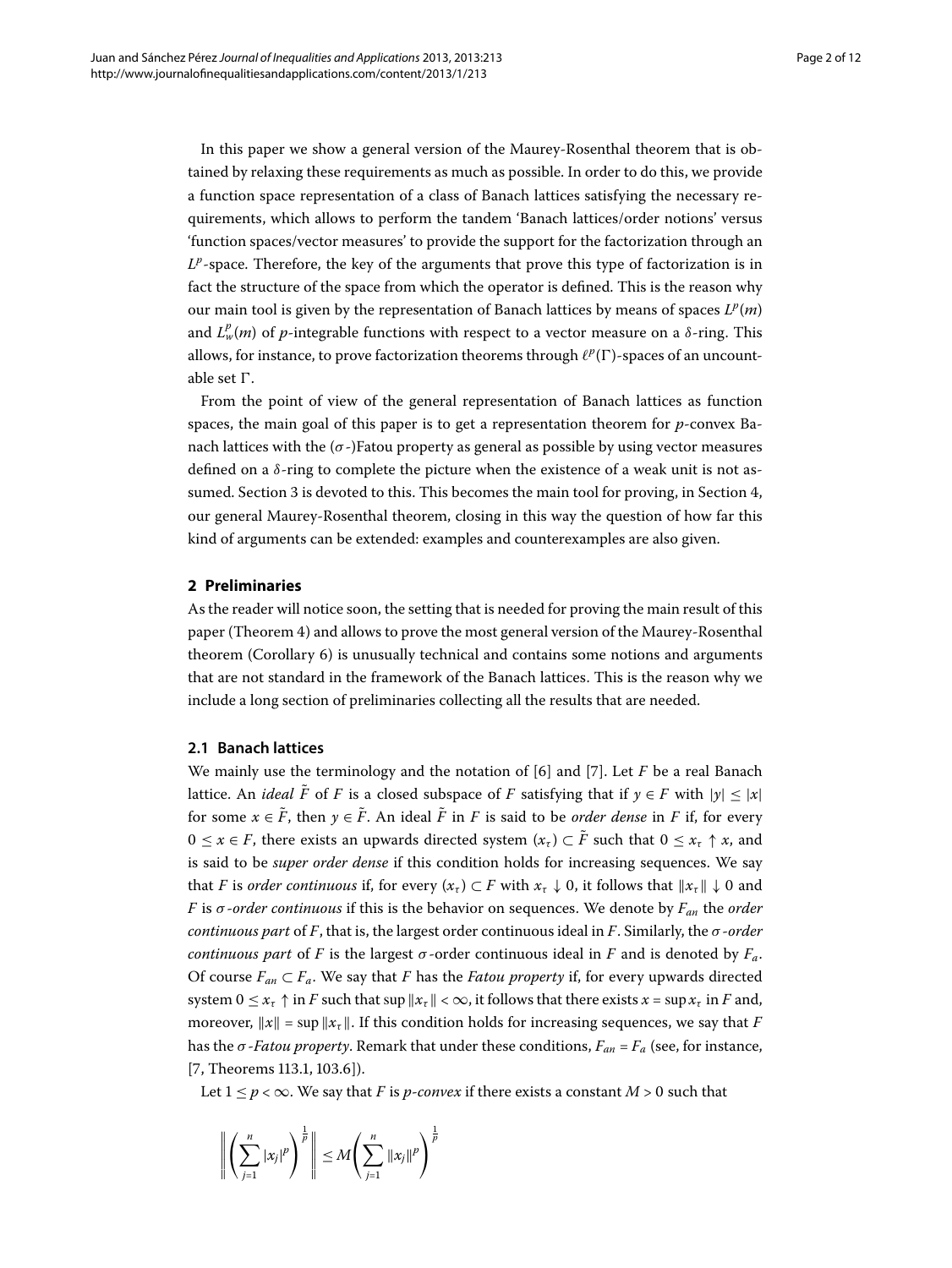for all *n* and  $x_1, \ldots, x_n \in F$ . The smallest constant satisfying the previous inequality is called the *p-convexity constant* of  $F$  and is denoted by  $\mathbf{M}^{(p)}(F).$  Similarly, a linear operator  $T$  :  $F \rightarrow E$ , where *F* is a Banach lattice and *E* is an arbitrary Banach space, is said to be *pconcave* if there exists a constant  $M < \infty$  such that

$$
\left(\sum_{j=1}^n \|T(x_j)\|^p\right)^{\frac{1}{p}} \leq M \left\|\left(\sum_{j=1}^n |x_j|^p\right)^{\frac{1}{p}}\right\|
$$

for every choice of vectors  $(x_j)_{j=1}^n$ ,  $n \in \mathbb{N}$  in *F*. The smallest possible value of *M* is denoted by  $\mathbf{M}_{(p)}(T)$ .

Let *F*,  $\tilde{F}$  be Banach lattices and let  $T: F \to \tilde{F}$  be a linear operator. If  $Tx \geq 0$  whenever  $0 \le x \in F$ , the operator *T* is said to be *positive*. Every positive linear operator between Banach lattices is always continuous (see [\[](#page-11-5)8, p.2] or [9, Theorem 4.3]) and, in particular, every inclusion  $F \subset \tilde{F}$  of Banach lattices with the same order is continuous. We say that *T* is an *order isomorphism* if it is one-to-one, onto and satisfies  $T(x \wedge y) = Tx \wedge Ty$  for all  $x, y \in F$ . If, moreover,  $||Tx||_{\tilde{F}} = ||x||_F$  for all  $x \in F$ , we will say that *T* is an *order isometry*. We say that *F* and *F*˜ are *order isomorphic* (*order isometrics*) if there is an order isomorphism (isometry)  $T: F \to \tilde{F}$ .

Let  $(\Omega, \Sigma, \mu)$  be a measure space (without assumptions of finiteness on  $\mu$ ). As usual, a property holds *μ*-almost everywhere (briefly, *μ*-a.e.) if it holds except on a *μ*-null set. We denote by  $L^0(\mu)$  the space of all measurable real functions on  $\Omega$ , where functions which are equal  $\mu$ -a.e. are identified. The space  $L^0(\mu)$  is an Archimedean vector lattice when endowed with the *μ-a.e. pointwise order*. By a *Banach function space* (briefly, B.f.s.) related to *μ*, we mean a Banach space  $E \subset L^0(\mu)$  satisfying that for every  $f \in L^0(\mu)$ , we have  $f \in E$ whenever  $|f| \le |g|$  with  $g \in E$  and, moreover,  $||f||_E \le ||g||_E$ . Every B.f.s. is a Banach lattice with the *μ*-a.e. pointwise order, in which convergence in norm of a sequence implies *μ*-a.e. convergence for some subsequence.

#### **2.2 Integration with respect to vector measures on** *δ***-rings**

The spaces  $L^1(v)$  and  $L^1_w(v)$  of integrable and weakly integrable functions with respect to a vector measure defined on a *σ* -algebra and with values in a Banach space *E* have been studied in depth by many authors and their behavior is now well understood (see [\[](#page-11-7)10], [11, Chapter 3] and the references therein). However, this setting is not rich enough for our analysis, since vector measures on  $\sigma$ -algebras can only be used for representing Banach lattices which have a weak unit, and our needs require to work in a more general context. In [12], there is an analysis of the space  $L^1(v)$  with  $v$  defined on a  $\delta$ -ring and a detailed study of the lattice behavior of the corresponding space  $L^1_w(v)$  can be found in [13[\]](#page-11-10). The results in both papers give evidence of how large the difference can be between the *δ*-ring and  $\sigma$ -algebra cases and justify the use of the general framework of  $\delta$ -rings in this paper. More information on the integration of vector measures on *δ*-rings and its applications can be found in  $[14–17]$  $[14–17]$  and  $[18, pp.22-23]$ .

For the *p*-convexification of these spaces - the spaces  $L^p(v)$  and  $L^p_w(v)$  of *p*-integrable functions - the fundamental results that are needed in this paper are also known.When the vector measure *ν* is defined on a *σ* -algebra, all the relevant (geometric, lattice, topological) properties of the spaces  $L^p(\nu)$  of  $p$ -integrable functions and  $L^p_\nu(\nu)$  of weakly  $p$ -integrable functions with  $1 \le p < \infty$  can be found in [\[](#page-11-8)19] and [11[,](#page-11-14) 19, 20]. For the *δ*-ring case, the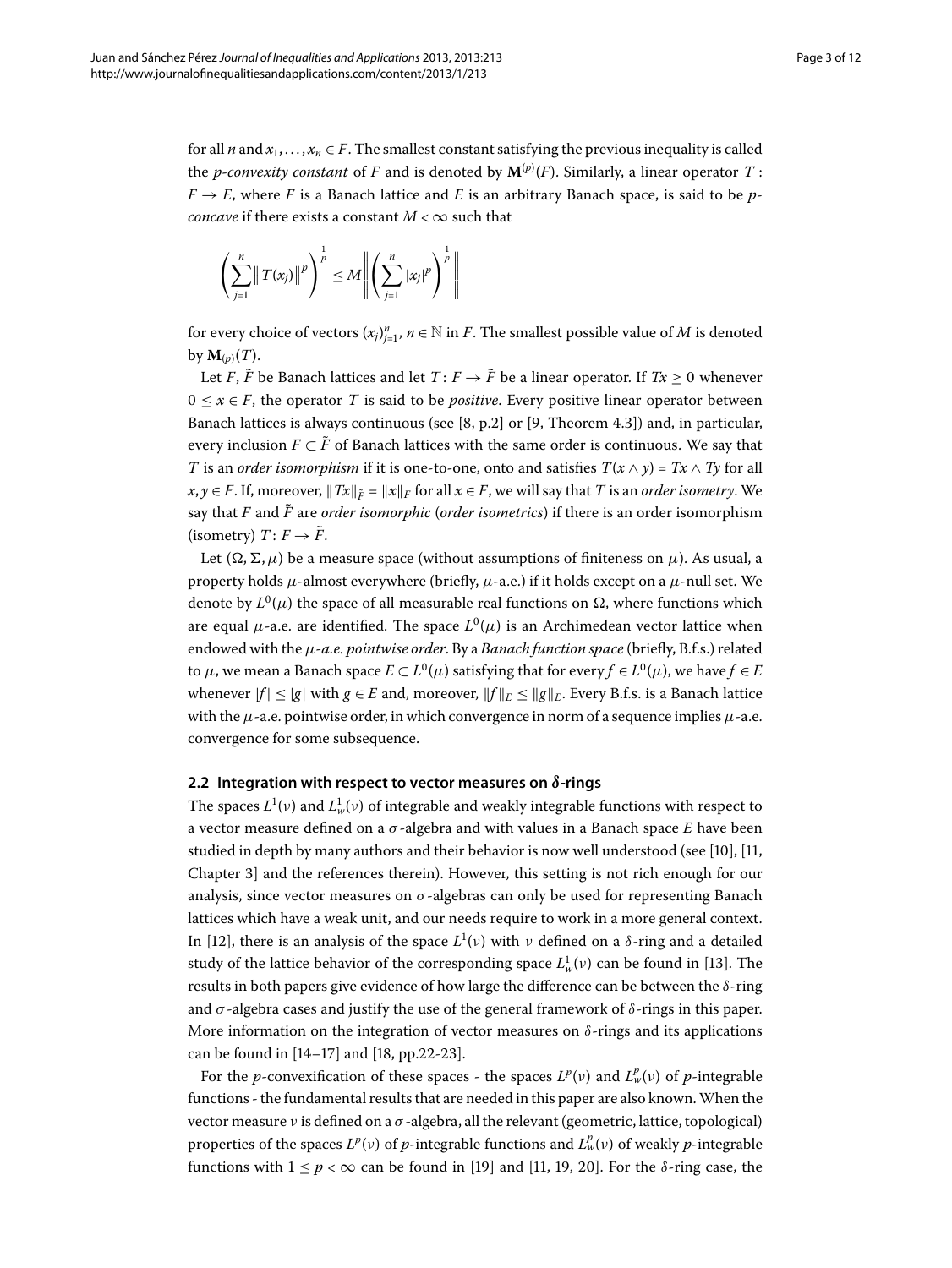study of the main lattice properties of the spaces  $L^p(\nu)$  and  $L^p_w(\nu)$  is developed in [21[\]](#page-11-16), where the general case  $0 < p < \infty$  is also considered (although for  $0 < p < 1$  these spaces are not necessarily Banach spaces, completeness is proved, but under a quasinorm, and the analogous definitions for Banach lattices are considered).

The theory of integration with respect to a vector measure defined on a  $\delta$ -ring is due to Lewis  $[22]$  $[22]$  and Masani and Niemi  $[23, 24]$  $[23, 24]$  $[23, 24]$  (see also  $[12, 13]$  $[12, 13]$  and  $[21]$ ). This integration theory extends the classical one for vector measures defined on *σ* -algebras. Let R be a *δring* of subsets of an abstract set  $\Omega$ , that is, a ring closed under countable intersections. We denote by  $\mathcal{R}^{\text{loc}}$  the  $\sigma$ -algebra given by the subsets  $A \subset \Omega$  such that  $A \cap B \in \mathcal{R}$  for all  $B \in \mathcal{R}$ . Clearly, if R is a  $\sigma$ -algebra, then  $\mathcal{R}^{\text{loc}} = \mathcal{R}$ . We write  $\mathcal{M}(\mathcal{R}^{\text{loc}})$  for the space of measurable real functions on  $(\Omega, \mathcal{R}^{loc})$  and  $\mathcal{S}(\mathcal{R})$  for the space of simple functions with support in  $\mathcal R$ (or R-*simple functions*).

Let  $\lambda: \mathcal{R} \to \mathbb{R}$  be a countably additive measure, that is, for every sequence  $(A_n)$  of pairwise disjoint sets in  $\mathcal R$  with  $\bigcup A_n$  in  $\mathcal R$ , the sum  $\sum \lambda(A_n)$  converges to  $\lambda(\bigcup A_n)$ . The *variation* of  $\lambda$  is the countably additive measure  $|\lambda|: \mathcal{R}^{\text{loc}} \to [0, \infty]$  defined by

$$
|\lambda|(A) = \sup \Biggl\{ \sum |\lambda(A_i)| : (A_i) \text{ finite disjoint sequence in } \mathcal{R} \cap 2^A \Biggr\}.
$$

We have that  $|\lambda|(A) < \infty$  for every  $A \in \mathcal{R}$ . The space  $L^1(\lambda)$  of integrable functions with respect to  $\lambda$  is defined as the space  $L^1(|\lambda|)$  with the usual norm. Every  $\mathcal R$ -simple function  $\varphi = \sum_{i=1}^n \alpha_i \chi_{A_i}$  is in  $L^1(\lambda)$ , where the integral of  $\varphi$  with respect to  $\lambda$  is defined by  $\int \varphi d\lambda = \sum_{i=1}^n \alpha_i \lambda(A_i)$ . Furthermore, the space  $\mathcal{S}(\mathcal{R})$  is dense in  $L^1(\lambda)$ . For every  $f \in L^1(\lambda)$ , the integral of  $f$  with respect to  $\lambda$  is defined, as usual, as  $\int f \, d\lambda = \lim \int \varphi_n \, d\lambda$  for any sequence  $(\varphi_n) \subset \mathcal{S}(\mathcal{R})$  converging to f in  $L^1(\lambda)$ .

Let *E* be a Banach space and let  $v: \mathcal{R} \to E$  be a *vector measure*, that is, for every sequence  $(A_n)$  of pairwise disjoint sets in  $\mathcal R$  with  $\bigcup A_n \in \mathcal R$ , the sum  $\sum v(A_n)$  con- $\nu$  verges to  $ν(∪)A_n$ ) in *E*. The *semivariation* of  $ν$  is the map  $∥ν∥: ℝ<sup>loc</sup> → [0, ∞]$  given by  $||v||(A) = \sup\{|x^*v|(A) : x^* \in B_{E^*}\}\$  for all  $A \in \mathcal{R}^{\text{loc}}$ , where  $|x^*v|$  is the variation of the measure  $x^*v$ :  $\mathcal{R} \to \mathbb{R}$  given by  $x^*v(A) = \langle v(A), x^* \rangle$ ,  $E^*$  denotes the topological dual of *E* and  $B_{F^*}$  the unit ball of  $E^*$ . The semivariation of *ν* is monotone increasing, countably subadditive, finite on  $R$  and satisfies  $\frac{1}{2} ||v||(A) \leq \sup{ {||v(B)||_X : B \in R \cap 2^A}} \leq ||v||(A)$  for all  $A \in \mathcal{R}^{\text{loc}}$ . Thus, the vector measure *ν* is bounded (*i.e.*, its range is a bounded set in *E*) if and only if  $\|\nu\|(\Omega) < \infty$ . A set  $A \in \mathbb{R}^{\text{loc}}$  is *ν-null* if  $\|\nu\|(A) = 0$ , or equivalently,  $\nu(B) = 0$  for all *<sup>B</sup>* <sup>∈</sup> R <sup>∩</sup>*<sup>A</sup>* and a property holds *<sup>ν</sup>-almost everywhere* (briefly, *<sup>ν</sup>*-a.e.) if it holds as usual except on a *ν*-null set.

A function  $f \in \mathcal{M}(\mathcal{R}^{\text{loc}})$  is said to be *weakly integrable* with respect to  $v$  if  $f \in L^1(x^*v)$ for all  $x^* \in E^*$ , or equivalently, if  $||f||_v < \infty$ , where

$$
||f||_{\nu} = \sup_{x^* \in B_{E^*}} \int |f| \, d|x^* \nu|.
$$

We denote by  $L^1_w(v)$  the space of all weakly integrable functions with respect to *ν*, where functions which are equal *ν*-a.e. are identified, which is a Banach space when endowed with the norm  $\|\cdot\|_{\nu}$ . A function  $f \in L^1_w(\nu)$  is *integrable with respect to*  $\nu$  if, for each  $A \in \mathcal{R}^{\text{loc}}$ , there exists a vector denoted by  $\int_A f \, d\nu \in E$ , satisfying the barycentric formula  $x^*(\int_A f \, dv) = \int_A f \, dx^* v$  for all  $x^* \in E^*$ . We write  $\int f \, dv$  for  $\int_{\Omega} f \, dv$ . We denote by  $L^1(v)$  the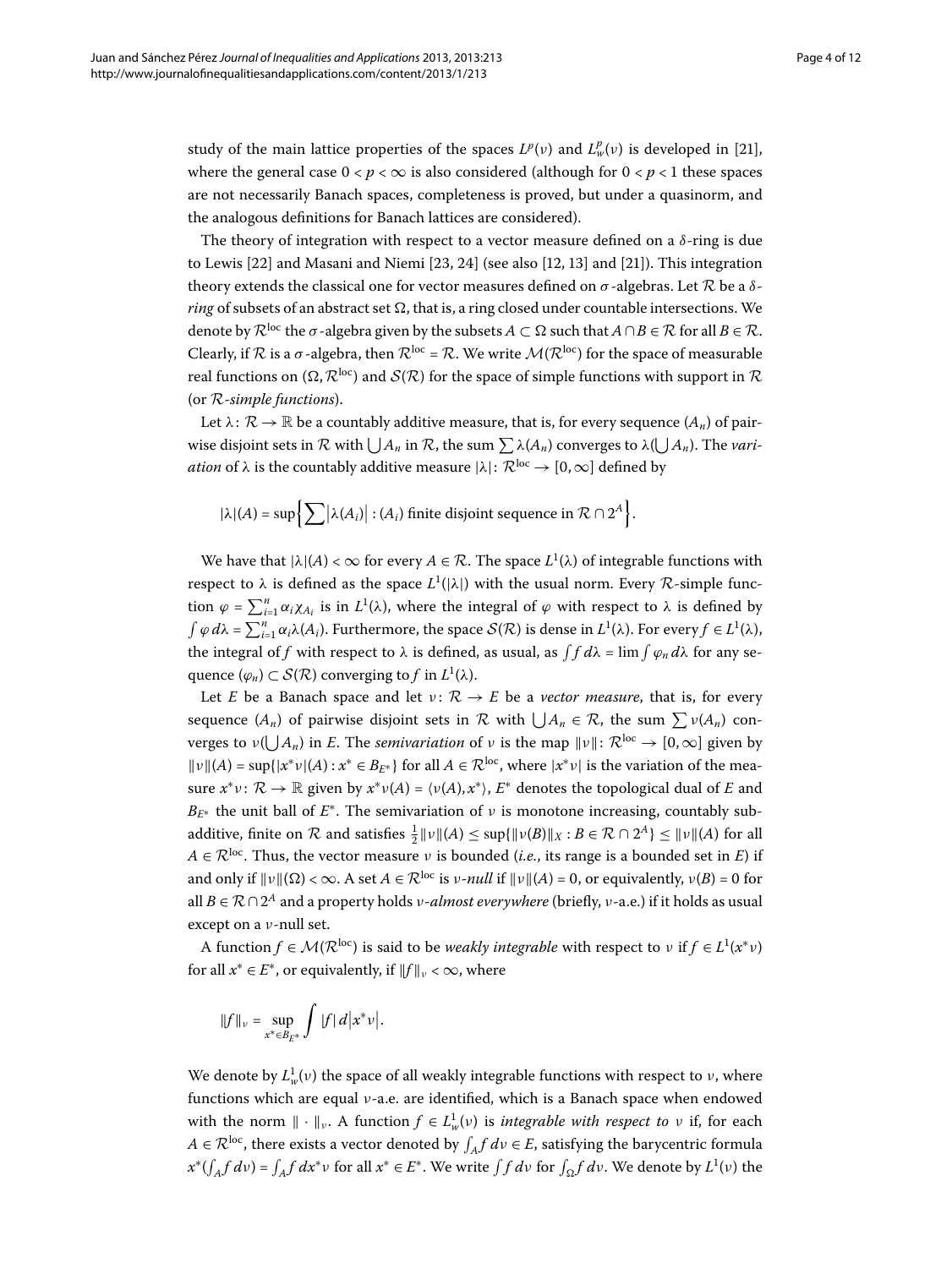space of all integrable functions with respect to *ν*. Then, since *L* (*ν*) is a closed subspace of  $L^1_w(v)$ , it is a Banach space with the norm  $\|\cdot\|_v$ . Moreover,  $\mathcal{S}(\mathcal{R})$  is dense in  $L^1(v)$ , where for every  $R$ -simple function  $\varphi = \sum_{i=1}^{n} \alpha_i \chi_{A_i}$ , we have that  $\int \varphi \, dv = \sum_{i=1}^{n} \alpha_i v(A_i)$ . The equality  $L^1_w(v) = L^1(v)$  holds whenever the space *E* does not contain a copy of  $c_0$  (see [22, Theorem 5.1]).

We will identify  $L^0(v) = L^0(\mu)$  and say B.f.s. related to *v* for B.f.s. related to  $\mu$ , for any measure  $\mu: \mathcal{R}^{\text{loc}} \to [0,\infty]$  with the same null sets as *ν* (the existence of such a measure is guaranteed in [25[,](#page-11-20) Theorem 3.2]). Therefore,  $L^1(v)$  and  $L^1_w(v)$  are both B.f.s.' related to *ν*. The space  $L^1(v)$  is always order continuous and  $L^1_w(v)$  have the *σ*-Fatou property. Furthermore,  $L^1(v)$  is always order dense in  $L^1_w(v)$  (actually, in  $L^0(v)$ ) and  $(L^1_w(v))_a = L^1(v)$ . We denote by  $[L^1(v)]_{\sigma \text{-}F}$  the minimal B.f.s. related to *ν*, with the  $\sigma$ -Fatou property and containing *L* (*ν*). It can be described as

$$
\big[L^1(\nu)\big]_{\sigma\text{-F}}=\bigg\{f\in L^1_w(\nu):\text{supp}(f)=\bigg(\bigcup A_n\bigg)\cup N, (A_n)\subset \mathcal{R}, N\nu\text{-null}\bigg\}.
$$

The integration operator  $I_\nu\colon L^1(\nu)\to E$  given by  $I_\nu(f)=\int f\,d\nu$  is linear and continuous with  $||I_{\nu}(f)|| \le ||f||_{\nu}$ . A vector measure  $\nu: \mathcal{R} \to E$  with values in a Banach lattice *E* is *positive* if  $\nu(A) > 0$  for all  $A \in \mathcal{R}$ .

<span id="page-4-0"></span>Given  $0 < p < \infty$ , the *p*th power space of  $L^1_w(v)$  is defined as  $L^p_w(v) = \{f \in L^0(v) : |f|^p \in L^p(v)\}$  $L_w^1(v)$ } and a function in  $L_w^p(v)$  will be called *weakly p-integrable* with respect to *ν*. Similarly, the *p*th power space of  $L^1(v)$  is defined as  $L^p(v) = \{f \in L^0(v) : |f|^p \in L^1(v)\}$ , and a function in *L<sup>p</sup>*(*ν*) will be called *p*-*integrable* with respect to *ν*. Both spaces are B.f.s.' related to *ν* for  $p \geq 1$  and q-B.f.s.' for  $p < 1$  when the lattice (quasi)norm given by  $\|f\|_{p,\nu} = \|f|^p\|_p^{\frac{1}{p}}$ ,  $f \in L^p_w(\nu)$ , is considered. The space  $L^p(\nu)$  is order continuous and the space  $L^p_w(\nu)$  has the *σ*-Fatou property. Moreover,  $S(\mathcal{R})$  is dense in  $L^p(\nu)$ ;  $(L^p_w(\nu))_a = L^p(\nu)$ ;  $L^p(\nu)$  is order dense in  $L^p_w(v)$  (also in  $L^0(v)$ ) and if  $L^1_w(v)$  has the Fatou property, so does  $L^p_w(v)$ . Related to the convexity behavior of these spaces, both are *p*-convex with *p*-convexity constant  $\mathbf{M}^{(p)}(L^p_w(v)) = \mathbf{M}^{(p)}(L^p(v)) = 1.$ 

#### **3 Representing** *p***-convex Banach lattices**

Representation of Banach lattices as spaces of integrable functions with respect to a vector measure is nowadays a well-known useful technique. Depending on the fact that either the lattice contains a weak unit or not, either vector measures on *σ* -algebras or on *δ*-rings must be used. Curbera proved in [26, Theorem 8] that an order continuous Banach lattice *F* with a weak unit is always order isometric to a space *L* (*ν*), where *ν* is defined on a *σ* -algebra. If the existence of a weak unit is not assumed, the result remains true but for *ν* defined on a  $\delta$ -ring. This was first stated in [18[,](#page-11-22) pp.22-23] with an outlined proof and later in [27, Theorem 5] with a full detailed proof. Thinking now about the space  $L^1_w(v)$ , Curbera and Ricker showed in [\[](#page-11-23)28, Theorem 2.5] that every Banach lattice *F* with the  $\sigma$ -Fatou property, having a weak unit which belongs to the  $\sigma$ -order continuous part  $F_a$  of  $F$ , is order isometric to a space  $L^1_w(\nu)$  with  $\nu$  defined on a  $\sigma$  -algebra. Again, the corresponding result in the case when *F* has not a weak unit can be established by using a vector measure defined on a *δ*ring as Delgado and Juan proved in [27, Theorem 10]. In this case, every Banach lattice *F* with the Fatou property, and such that its  $\sigma$ -order continuous part is an order dense subset in *F*, can be represented as a space  $L^1_w(v)$  for some vector measure *ν* defined on a *δ*-ring. Furthermore, a representation theorem for the class of *σ* -Fatou Banach lattices *F* with the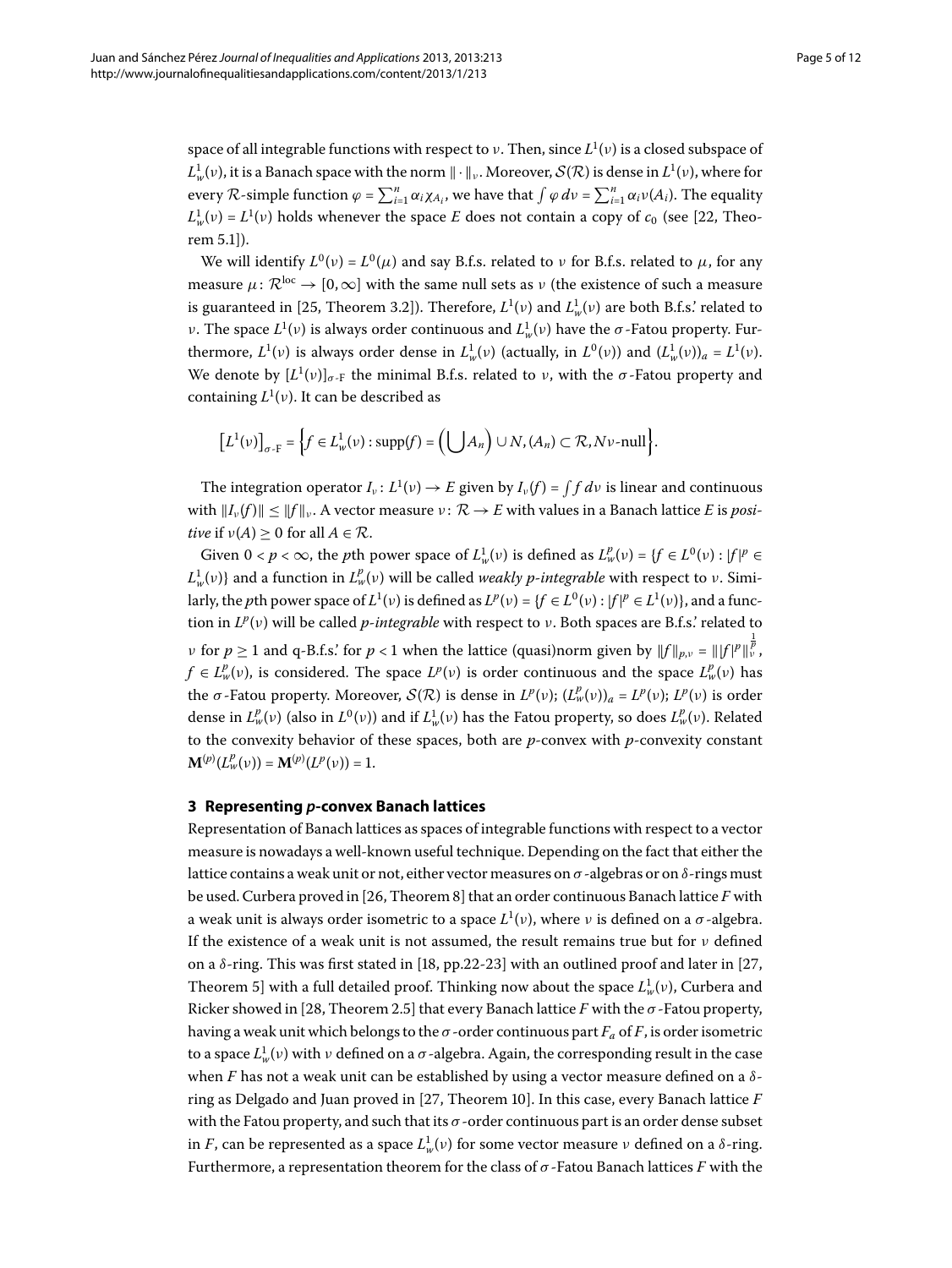*σ* -order continuous part as a super order dense ideal in *F*, using again vector measures on  $\delta$ -rings, is established in [\[](#page-11-10)13, Proposition 6.1]. In this case, *F* is order isometric to the *σ* -Fatou completion of *L* (*ν*).

Similar results are known for representing Banach lattices with convexity properties, and in this case, the spaces of *p*-integrable functions with respect to vector measures play a fundamental role. For  $1 < p < \infty$ , if *F* is an order continuous *p*-convex Banach lattice, then *F* is order isomorphic to an  $L^p$ -space with  $\nu$  defined on a  $\delta$ -ring [21[,](#page-11-16) Theorem 10]. When there exists also a weak unit in *F*, the Banach lattice can be represented with an  $L^p$ -space but with *ν* defined on a *σ*-algebra (see [20, Proposition 2.4]). On the other hand, if *E* is a *p*-convex Banach lattice with the  $\sigma$ -Fatou property and has a weak unit belonging to  $E_a$ , then  $E$  is order isomorphic to a space  $L^p_w(v)$  with  $v$  on a  $\sigma$ -algebra [\[](#page-11-24)29]. The aim of this section is to get a representation theorem for *p*-convex Banach lattices with the (*σ* -)Fatou property as general as possible by using vector measures defined on a *δ*-ring to complete the picture when the existence of a weak unit is not assumed. The starting point to prove this result is the corresponding representation theorem for the case  $p = 1$ . In the proof of this theorem, the vector measure which allows to establish the order isometry has a special behavior (the so-called  $\mathcal{R}$ -decomposability), under which the space  $L^1_w(v)$  has the Fatou property (see  $[27,$  $[27,$  Proposition 8] and  $[13,$  Theorem 5.8 and Section 6]). We recall here the corresponding definition as follows.

A vector measure *ν* is said to be  $R$ -decomposable if we can write  $\Omega = (\bigcup_{\alpha \in \Delta} \Omega_{\alpha}) \cup N$ , where  $N \in \mathcal{R}^{loc}$  is a *v*-null set and  $\{\Omega_{\alpha} : \alpha \in \Delta\}$  is a family of pairwise disjoint sets in  $\mathcal R$ satisfying that

- (i) if  $A_{\alpha} \in \mathcal{R} \cap 2^{\Omega_{\alpha}}$  for all  $\alpha \in \Delta$ , then  $\bigcup_{\alpha \in \Delta} A_{\alpha} \in \mathcal{R}^{\text{loc}}$ , and
- <span id="page-5-0"></span>(ii) for each  $x^* \in X^*$ , if  $Z_\alpha \in \mathcal{R} \cap 2^{\Omega_\alpha}$  is  $|x^* \nu|$ -null for all  $\alpha \in \Delta$ , then  $\bigcup_{\alpha \in \Delta} Z_\alpha$  is |*x*<sup>∗</sup>*ν*|-null.

(*N* can be taken to be disjoint with  $\bigcup_{\alpha \in \Delta} \Omega_{\alpha}$ ).

Note that each *p*-convex Banach lattice *F* can be renormed equivalently in a way that *F* with the new norm and the same order is a *p*-convex Banach lattice with *p*-convexity constant equal to  $1$  (see [\[](#page-11-5)8, Proposition 1.d.8]).

**Theorem 1** Let  $p > 1$  and let  $F$  be a p-convex Banach lattice with p-convexity constant *equal to* , *having the Fatou property and such that its σ -order continuous part Fa is an order dense subset*. *Then there exists a vector measure ν on a δ-ring and with values in Fa*  $\mathit{such}\;$  that  $F$  and  $L^p_w(\nu)$  are order isometric.

*Proof* The hypothesis on *F* gives an  $\mathcal{R}$ -decomposable vector measure  $v_1$  on a  $\delta$ -ring  $\mathcal{R}$  and an order isometry  $\varphi : F \to L^1_w(\nu_1)$  (see Theorem 10 in [27[\]](#page-11-22) and Section 6 in [13]). Remark that  $L^1_w(v_1)$  is then *p*-convex with *p*-convexity constant equal to 1 and, consequently, the space  $L^{1/p}_w(v_1)$  is a B.f.s.[,](#page-11-10) that is, its quasi-norm is actually a norm (see [13, Proposition 6]). Moreover,  $L_w^{1/p}(v_1)$  has the Fatou property and  $L^{1/p}(v_1)$  is order dense in  $L_w^{1/p}(v_1)$  (see the comments before Section 4 in [21]). Take now the vector measure  $v_2 : \mathcal{R} \to L^{1/p}(v_1)$  defined by  $v_2(A) = \chi_A$ ,  $A \in \mathcal{R}$  for which the integration operator  $I_{v_2}: L^1(v_2) \to L^{1/p}(v_1)$  is the identity map and  $L^1(v_2) = L^{1/p}(v_1)$  with equal norms (see the proof of Theorem 10 in [21[\]](#page-11-16)). It can be checked easily that  $v_2$  is also  $\mathcal{R}$ -decomposable since  $v_1$  is; in order to see this, note that the vector measures  $v_1$  and  $v_2$  have the same null sets, and follow the construction of  $\mathcal{R}$  in Section 3 in [27]. Hence[,](#page-11-10)  $L^1_w(v_2)$  has the Fatou property (see [13, Theorem 5.8]).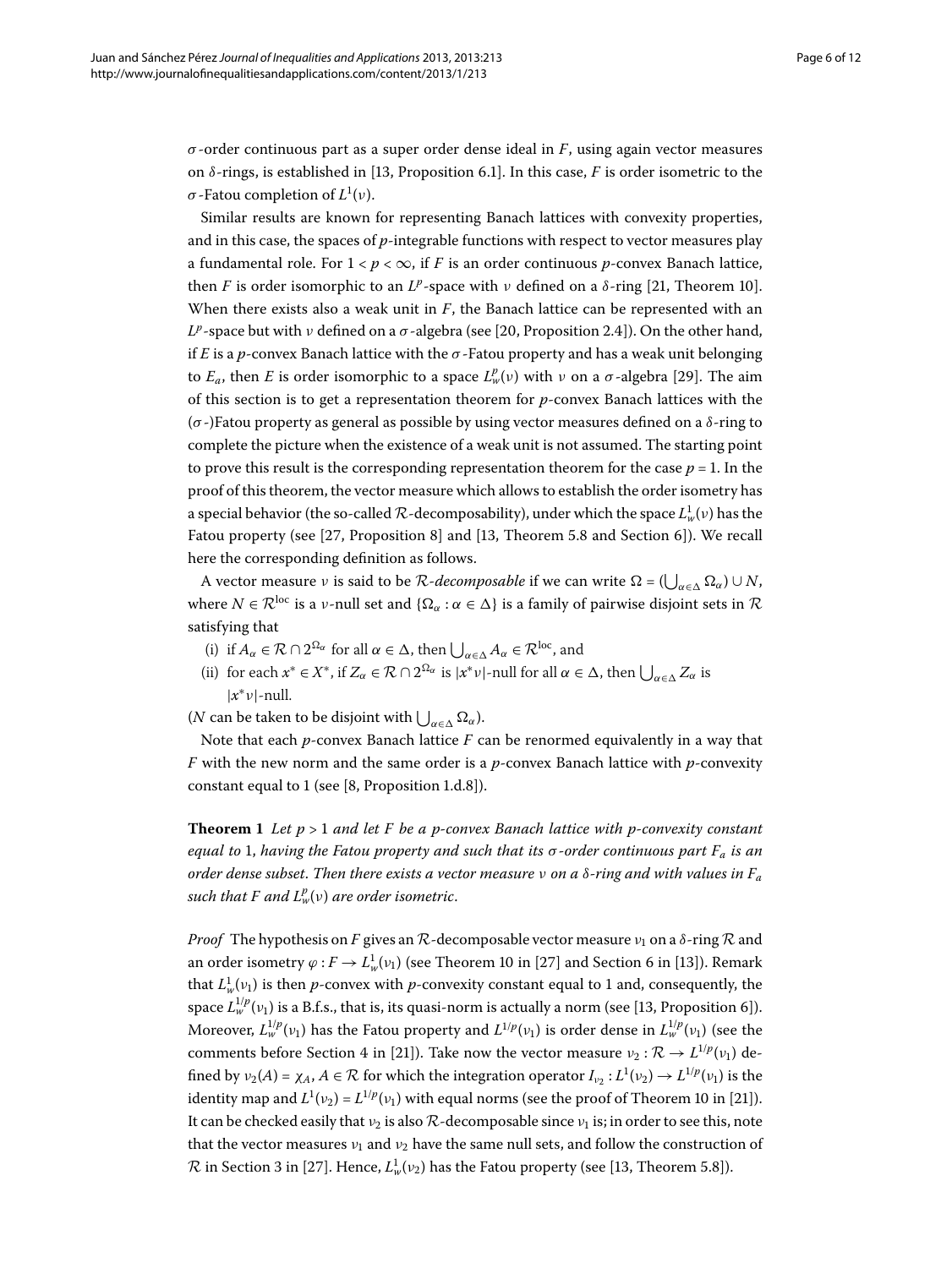We claim now that  $L^1_w(v_2) = L^{1/p}_w(v_1)$  with equal norms. For showing this, take  $0 \le f \in$  $L^1_w(\nu_2)$ . Since  $L^1(\nu_2)$  is order dense in  $L^0(\nu_2)$  (see Remark 4.3 in [13[\]](#page-11-10)), there exists an upwards directed system  $(f_\tau)_\tau$  in  $L^1(\nu_2)$  such that  $0 \leq f_\tau \uparrow f$  in  $L^0(\nu_2)$ . Then  $0 \leq f_\tau \uparrow$  in  $L^{1/p}_w(v_1)$  and  $\sup$   $||f_\tau||_{\frac{1}{p},v_1}$  =  $\sup$   $||f_\tau||_{v_2} \le ||f||_{v_2}.$  Therefore, the Fatou property of  $L^{1/p}_w(v_1)$  gives  $h \in L_w^{1/p}(v_1)$  such that  $\|h\|_{\frac{1}{p}, v_1} = \sup_{\tau} \|f_{\tau}\|_{\frac{1}{p}, v_1}$ . Since for each  $\tau$  we have that  $f_{\tau} \leq h v_1$ -a.e. or, equivalently,  $v_2$ -a.e., then  $f \leq h$  and so  $f \in L_w^{1/p}(v_1)$ . On the other hand,  $f_\tau \leq f$   $v_2$ -a.e. (*i.e.*,  $\nu_1$ -a.e.) for all  $\tau$  and thus  $h \le f$ . Therefore,  $||f||_{\frac{1}{p},\nu_1} = ||h||_{\frac{1}{p},\nu_1} = \sup_{\tau} ||f_{\tau}||_{\frac{1}{p},\nu_1} = \sup_{\tau} ||f_{\tau}||_{\nu_2}$ due to the Fatou property of  $L^1_w(v_2)$  as  $0 \le f_\tau \uparrow f$  also in  $L^1_w(v_2)$ . By taking positive and negative parts for a general  $f \in L^1_w(\nu_2)$ , we have that  $L^1_w(\nu_2) \subset L^{1/p}_w(\nu_1)$  with equal norms.

The converse inclusion can be proved by using the same arguments. Therefore, the equality  $L_w^1(v_2) = L_w^{1/p}(v_1)$  holds with equal norms. Consequently,  $L_w^p(v_2) = L_w^1(v_1)$  with equal norms, and hence  $E$  and  $L^p_w(v_2)$  are order isometric.  $\hfill \Box$ 

<span id="page-6-0"></span>**Remark 2** A proof based on similar arguments to those in the previous theorem allows us to represent *p*-convex Banach lattices (with *p*-convexity constant equal to ) having the *σ* - Fatou property and such that *Ea* is super order dense in *E*. In this case, *E* is order isometric to  $[L^p(v)]_{\sigma \text{-}F}$  for some vector measure *ν* defined on a *δ*-ring. This result generalizes [29[,](#page-11-24) Theorem 4] where *E* has a weak unit in  $E_a$ . Remark that our proof differs from the one given in  $[29,$  $[29,$  Theorem 4].

#### **4 The Maurey-Rosenthal theorem for abstract Banach lattices**

In this section we prove the main result of this paper. As we said in the introduction, our aim is to explore the limits of the arguments that allow to prove the factorization theorem regarding the structure of the Banach lattice where the operator is defined.

<span id="page-6-2"></span>We say that an operator  $T: G \to E$  from a closed subspace *G* of a Banach lattice *F* with  $F_{an} \subset G \subset F$  on a Banach space *E* is *Fatou* if it satisfies that for every upwards directed system  $0 \le x_{\tau} \uparrow x$ , with  $x_{\tau} \in F_{an}$  for every  $\tau$  and  $x \in G$ , we have that  $\lim_{\tau} ||T(x_{\tau})|| = ||T(x)||$ . Continuous operators between two Banach lattices *F* and  $\tilde{F}$ , when restricted to  $G = F_{an}$ , are clearly Fatou. Also, positive order continuous operators from a Banach lattice *F* into a Fatou Banach lattice  $\vec{F}$ , when restricted to a closed subspace *G* of *F* with  $F_{an} \subset G \subset F$ , are so (for the definition of order continuous operator, see, for instance, [\[](#page-11-6)9]). Obviously, there are examples of operators which are not Fatou, as we show in the next example.

<span id="page-6-1"></span>**Example 3** Consider  $\ell^{\infty}(\Gamma)$ , where  $\Gamma$  is an uncountable set. Take its (*σ*)-order continuous part  $c_0(\Gamma)$  and a continuous operator  $S: c_0(\Gamma) \to \ell^{\infty}(\Gamma)$  with  $||S|| = \frac{1}{2}$ . Use the Hahn-Banach theorem to find a functional  $\phi \in (\ell^{\infty}(\Gamma))^*$  such that  $\phi(x) = 0$  for all  $x \in c_0(\Gamma)$  and  $\phi(\chi_{\Gamma}) = 1$ , and define the operator  $T : c_0(\Gamma) + \text{span}\{\chi_{\Gamma}\} \to \ell^{\infty}(\Gamma)$  given by  $T(\cdot) = S(P_{c_0(\Gamma)} \cdot) +$  $\phi(\cdot)$ *χ*<sub> $\Gamma$ </sub>, where  $P_{c_0(\Gamma)}$  is the projection of every element of the (direct) sum  $c_0(\Gamma)$  + span{*χ*<sub> $\Gamma$ </sub>} endowed with the max norm on  $c_0(\Gamma)$ . To see that *T* is not Fatou, just consider  $x = \chi_{\Gamma}$ , and for every finite set *N* of  $\Gamma$ , define  $x_N$  as the characteristic function  $\chi_N$ . Take the increasing net  $\{x_N : N \text{ finite}, N \subset \Gamma\}$  (order is given by inclusion of the indexes), and notice that for all *N*,  $||T(x_N)|| = ||S(x_N)|| \leq \frac{1}{2}$  and  $||T(x)|| = ||\chi_{\Gamma}|| = 1$ . We will come back to this example in Remark  $7(2)$  $7(2)$  $7(2)$ .

**Theorem 4** Let  $1 \leq p < \infty$  and consider a positive vector measure  $v : \mathcal{R} \to F$  on a  $\delta$ -ring *with values in a Banach lattice*, *and a closed subspace of measurable functions Y such that*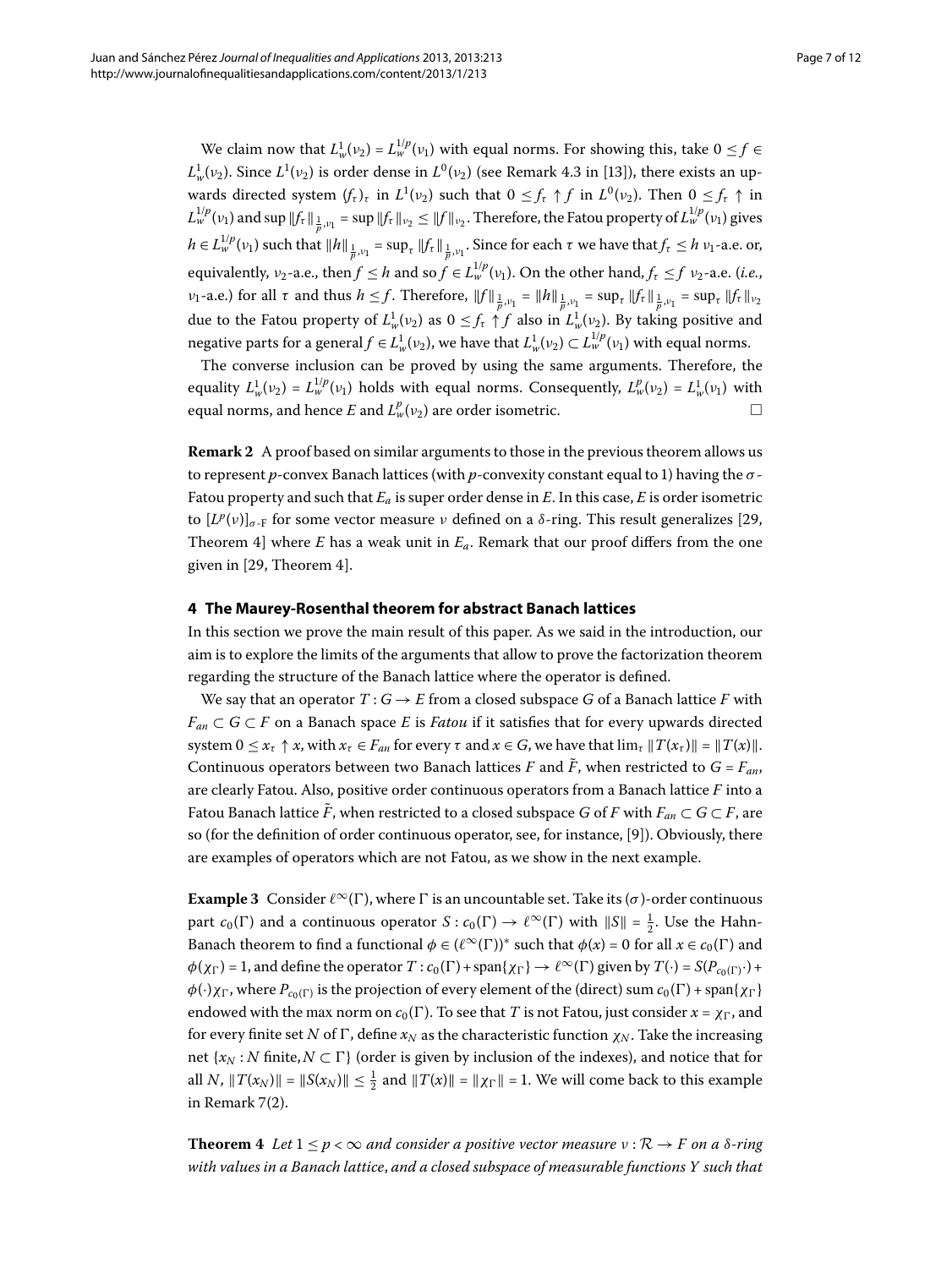$L^p(v) \subset Y \subset L^p_w(v)$ . Let  $T: Y \to E$  be a Fatou operator, where E is a Banach space. Then *the following statements are equivalent*.

- (1)  $T|_{L^p(v)}$  *is p-concave.*
- (2) *There exists a measure*  $\eta : \mathcal{R}^{loc} \to \mathbb{R}^+$  *that is absolutely continuous with respect to ν and such that*

$$
||T(f)|| \le \left(\int |f|^p d\eta\right)^{1/p} < +\infty, \quad f \in Y.
$$

(3) *There are a scalar measure*  $\eta : \mathbb{R}^{loc} \to \mathbb{R}^+$  *and a continuous operator*  $S : E \to L^p(\eta)$ *such that the following diagram commutes*:



*where*  $[i]$  *is the inclusion/quotient map given by*  $[i](f) = [f]$  *- the equivalence class of*  $f$ *with respect to η*.

*Proof* Let us prove  $(1) \rightarrow (2)$ . Consider first the restriction  $T_0$  of *T* to the space  $L^p(v)$ . A standard separation procedure gives the existence of a positive element  $\phi_0 := M_{(p)}(T)\phi_1$ of  $(L^1(v))^*$  (where  $\phi_1 \in B_{L^1(v)^*}$ ) satisfying that

$$
||T_0(f)|| \leq (|f|^p, \phi_0)^{1/p}, \quad f \in L^p(\nu).
$$

To see this, since  $(L^p(v))^{\frac{1}{p}} = L^1(v)$ , it is enough to apply Ky-Fan's lemma to the concave family of convex continuous functions  $\psi$  : ( $B_{L^1(v)*}, \tau_{w*}$ )  $\to \mathbb{R}$  defined as

$$
\psi(x^*) := \sum_{i=1}^n \|T(f_i)\|^p - (M_{(p)}(T))^p \left\langle \sum_{i=1}^n |f_i|^p, x^* \right\rangle, \quad x^* \in B_{(L^1(v))^*},
$$

for each finite set  $f_1, \ldots, f_n \in L^p(\nu)$  (see, for instance, this technique in [1[\]](#page-11-0) - see Corollary 5 and the proof of Theorem  $1$  - or the proof of Theorem 4.1 in [3[\]](#page-11-25)).

Let us show now that we can identify  $\phi_0$  with a measure on the measurable space  $(\Omega, \mathcal{R}^{\text{loc}})$ . Since the space  $L^1(v)$  is order continuous and  $v$  is positive, the inequalities

$$
\phi_0(\chi_A) \leq \|\phi_0\| \cdot \|\chi_A\|_{L^1(\nu)} = \|\phi_0\| \cdot \|\nu\|(A) = \|\phi_0\| \cdot \|\nu(A)\|_F, \quad A \in \mathcal{R}
$$

give easily that the set function  $\eta : \mathcal{R} \to \mathbb{R}^+$  defined by  $\eta(A) = \phi_0(\chi_A)$  is countably additive, and so it defines a measure with the domain in the semi-ring  $R$ . Using the Carathéodory extension procedure (see, for instance, Section 9.4 in [30]), we get that  $\eta$  can be extended to the *σ* -algebra of measurable sets with respect to the outer measure defined by *η*<sup>∗</sup>.

So, we only need to show the following claim: *each set in*  $\mathcal{R}^{\text{loc}}$  *is η-measurable*. To see that, we have to prove that for a set  $B \in \mathcal{R}^{\text{loc}}$ ,  $\eta(A) = \eta^*(A \cap B) + \eta^*(A \cap B^c)$  for each  $A \in \mathcal{R}$ (see, for instance, Lemma 9.26 in [30]). Notice that fixed  $A \in \mathcal{R}$ ,  $A \cap B$  and  $A \cap B^c$  are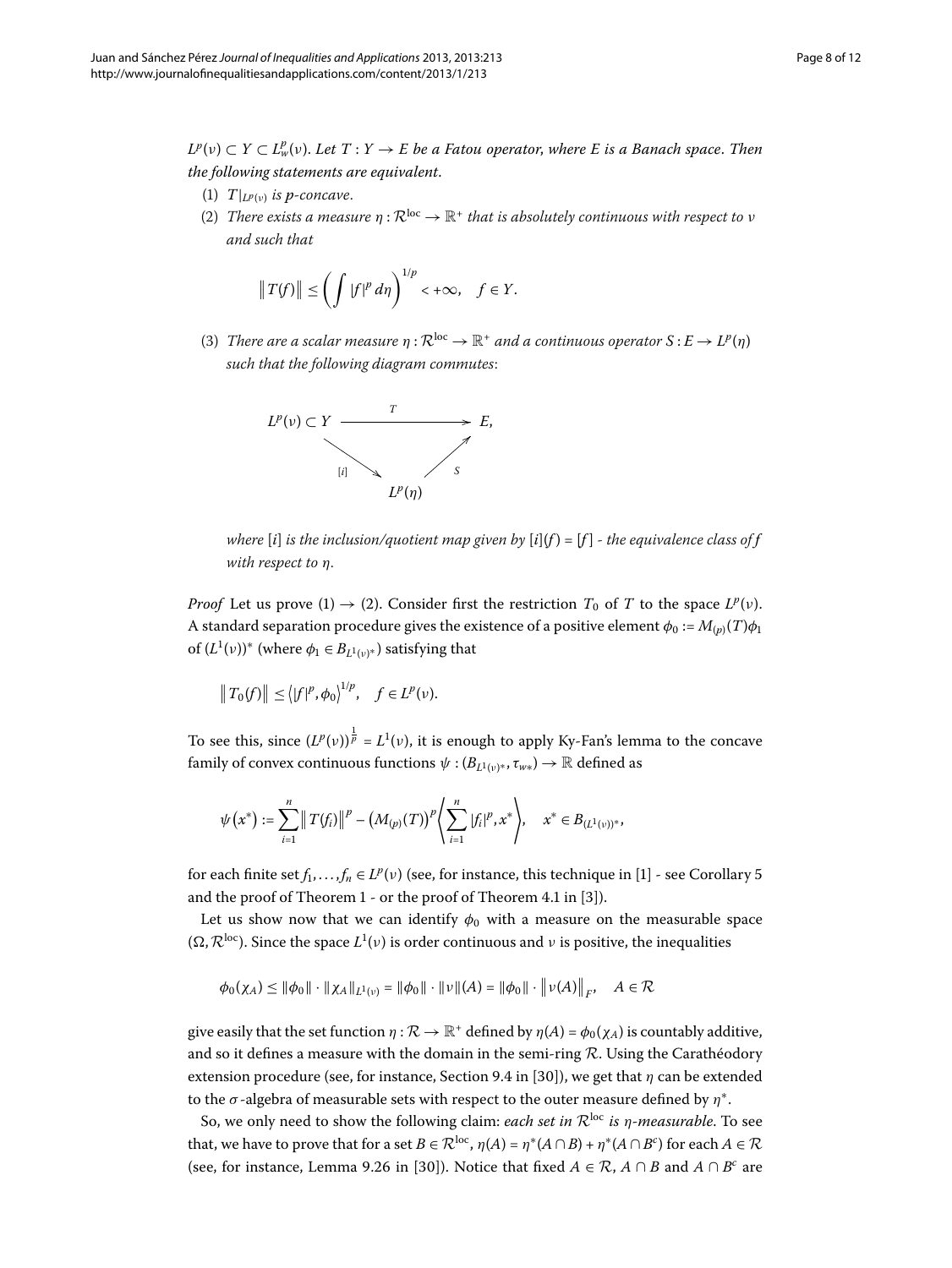also in R due to the definition of  $\mathcal{R}^{\text{loc}}$ , so we really have to prove that  $\phi_0(\chi_A) = \phi_0(\chi_{A \cap B}) +$  $φ_0(χ_{A∩Bc})$  for every  $A ∈ R$ . Finally, since  $χ_A$ ,  $χ_{A∩B}$  and  $χ_{A∩Bc}$  belong to  $L^1(ν)$ , the linearity of  $\phi_0$  proves the claim.

Remark also that *η* is absolutely continuous with respect to *ν*, that is, if  $B \in \mathcal{R}^{\text{loc}}$  is *ν*null, then *B* is also *η*-null. To prove this fact, it suffices to fix *A* ∈ R with *A* ⊂ *B* and check that  $\eta(A) = 0$ , but  $\eta(A) = \phi_0(\chi_A) \le ||\phi_0|| \cdot ||\chi_A||_{L^1(\nu)} = ||\phi_0|| \cdot ||\nu||(A) = 0$  since *B* is *v*-null. Consequently, a (*v*-a.e.) class in  $L^0(v)$  represented by f can be considered then a (*η*-a.e.) class in  $L^{0}(\eta)$  represented by the same *f*. We will call again *η* the restriction of  $\eta^*$  to  $\mathcal{R}^{\text{loc}}$ .

Each R-simple function is of course *η*-integrable - recall that *η* comes from a functional of  $(L^1(v))^*$  - and then the density of this set in  $L^p(v)$  gives that the inequality involving  $\phi_0$ that was proved using Ky Fan's lemma can be rewritten as

$$
\|T_0(f)\| \le \left(\int |f|^p d\eta\right)^{1/p}, \quad f \in L^p(\nu),
$$

since for such functions,  $\int |f|^p d\eta = \langle |f|^p, \phi_0 \rangle$ . Notice also that for all  $f \in L^p(\nu)$ , we have that  $\int |f|^p d\eta < +\infty$ . For this aim, take  $0 \le f \in L^p(\nu)$  and an increasing sequence  $(f_n)$  of  $\mathcal{R}$ -simple functions such that  $0 \leq f_n \uparrow f$  in the *v*-a.e. order and in the norm of  $L^p(\nu)$ . Then  $0 \leq f_n \uparrow$  in  $L^p(\eta)$ . Moreover, for every *n*,

$$
\int |f_n|^p \, d\eta = \left\langle |f_n|^p, \phi_0 \right\rangle \leq \|f_n^p\| \cdot \|\phi_0\|_{L^1(\nu)^*} \leq \|f^p\|_{L^1(\nu)} \cdot \|\phi_0\|_{L^1(\nu)^*},
$$

so  $\sup_{n}$   $||f_{n}||_{L^{p}(n)} < +\infty$ , and consequently  $f \in L^{p}(\eta)$  with  $\sup_{n}$   $||f_{n}||_{L^{p}(n)} = ||f||_{L^{p}(n)}$  due to the *σ* -Fatou property of the space *L<sup>p</sup>*(*η*). The same occurs for a general *f* ∈ *L<sup>p</sup>*(*η*) following a standard procedure with  $f = f^+ - f^-$ . This allows to write a factorization of  $T_0$  through the space  $L^p(\eta)$ .

Now we prove that this is enough for getting an extension of  $T_0$  that coincides with  $T$ using the same construction that proves Proposition 2.7 in [\[](#page-11-27)31]. In the proof, the operator considered is the integration map. As this is not our case, this is the reason why we write here a detailed proof. Take an element  $0 \le f \in Y$ . Then there is an upwards directed system  $(f_{\tau}) \subset L^p(\nu)$  with  $0 \leq f_{\tau} \uparrow f$  *v*-a.e. due to the order density of  $L^p(\nu)$  in  $L^p_w(\nu)$ . Moreover, following the same arguments as above,  $f_{\tau} \uparrow$  in  $L^p(\eta)$  with  $\sup_{\tau} ||f_{\tau}||_{L^p(\eta)} < +\infty$ . Finally, since the space  $L^p(\eta)$  is order continuous and has the  $\sigma$ -Fatou property, Theorem 113.4 in [7[\]](#page-11-4) yields that  $L^p(\eta)$  has the Fatou property, and so  $f \in L^p(\eta)$ . Now the Fatou property of the operator gives also that  $\lim_{\tau} ||T(f_{\tau})|| = ||T(f)||$ . Consequently, since for every *τ*,

$$
||T(f_{\tau})|| = ||T_0(f_{\tau})|| \le ||f_{\tau}||_{L^p(\eta)},
$$

we have that

$$
||T(f)|| = \lim_{\tau} ||T_0(f_{\tau})|| \leq \lim_{\tau} ||f_{\tau}||_{L^p(\eta)} = \sup_{\tau} ||f_{\tau}||_{L^p(\eta)} = ||f||_{L^p(\eta)},
$$

the last equality due again to the Fatou property of  $L^p(\eta)$ . Therefore,

$$
\|T(f)\| \le \left(\int |f|^p\,d\eta\right)^{1/p}
$$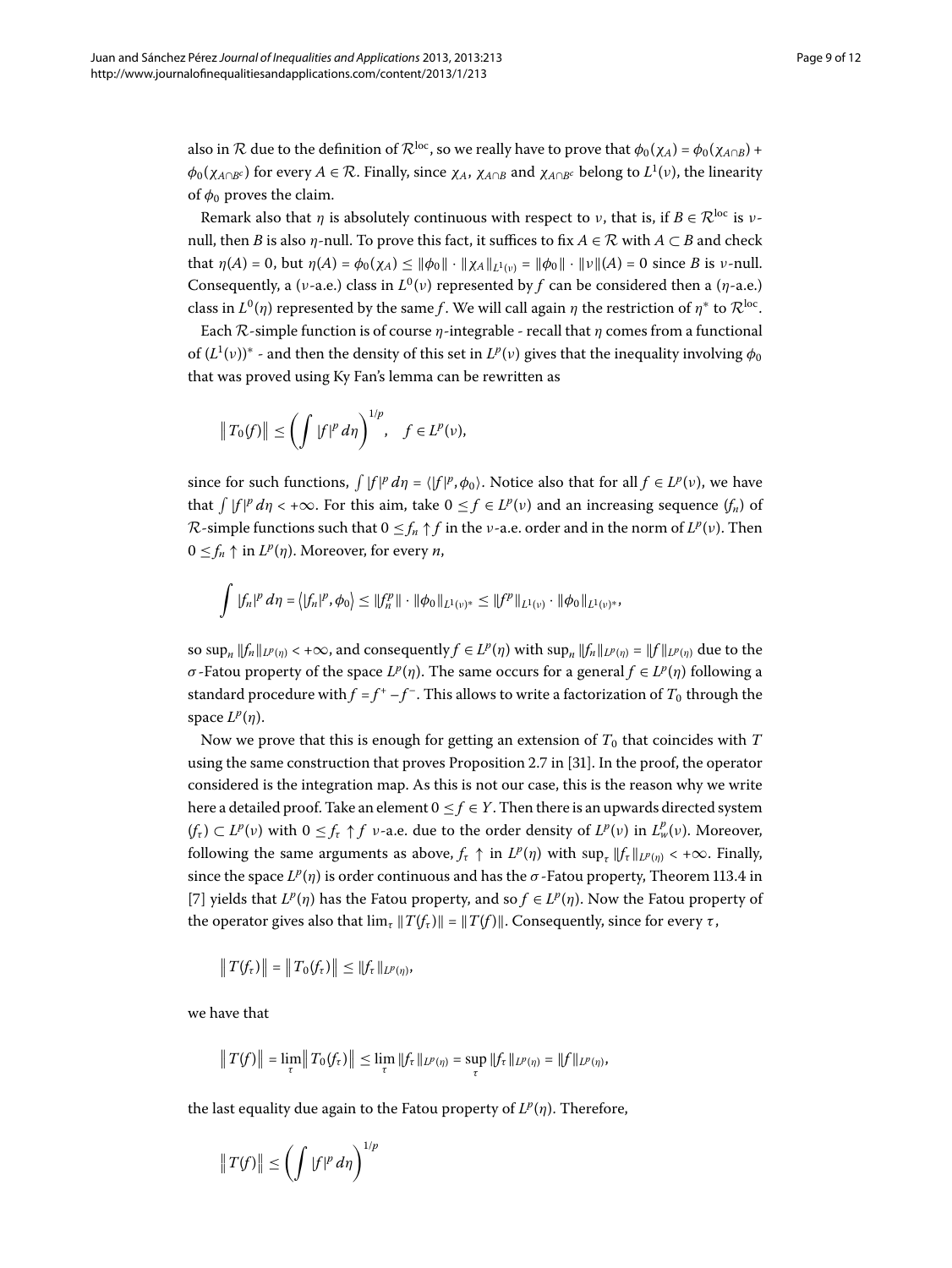holds also for  $0 \le f \in Y$ . Again, a standard argument - decomposing a general  $f \in Y$  as  $f^+ - f^-$ ,  $0 \le f^+$ ,  $f^-$  - gives the result for all  $f \in Y$ .

For (2)  $\rightarrow$  (3), consider the inclusion/quotient map  $[i]$  :  $Y \rightarrow L^p(\eta)$ , given by  $[i](f) := [f]$ , that is well defined by the absolute continuity of *η* with respect to *ν*. Notice that the Rsimple functions are dense in  $L^p(\eta)$ , and so the range  $[i](Y)$  is obviously dense in  $L^p(\eta)$ , and we can define an operator  $S: L^p(\eta) \to E$  by  $S(f) := T(f)$  for each  $\mathcal R$ -simple function *f*  $\in$  *Y* (note that *T*(*f*) = *T*(*f*<sup>'</sup>) if *f* = *f*<sup>'</sup> *η*-a.e.), and then for all functions in *L<sup>p</sup>*(*η*) by density.

The implication (3)  $\rightarrow$  (1) can be proved just by considering the following inequalities:

$$
\left(\sum_{i=1}^{n} \|T(f_{i})\|^{p}\right)^{\frac{1}{p}} = \left(\sum_{i=1}^{n} \|S \circ [i](f_{i})\|^{p}\right)^{\frac{1}{p}} \leq \|S\| \left(\sum_{i=1}^{n} \|[i](f_{i})\|_{L^{p}(\eta)}^{p}\right)^{\frac{1}{p}}
$$

$$
= \|S\| \cdot \left\| \left(\sum_{i=1}^{n} |f_{i}|^{p}\right)^{\frac{1}{p}} \right\|_{L^{p}(\eta)} \leq \|S\| \cdot \left\| \left(\sum_{i=1}^{n} |f_{i}|^{p}\right)^{\frac{1}{p}} \right\|_{L^{p}(v)}
$$

which hold for every finite family  $(f_i)_{i=1}^n \subset Y$  and  $n \in \mathbb{N}$ , where we use the fact that  $L^p(\eta)$  is a *p*-convex space with *p*-convexity constant equal to 1.  $\Box$ 

,

**Example 5** Consider  $1 \le p < q < \infty$  and the Fatou operator  $T : \ell^q(\Gamma) \to E$ , where  $\Gamma$  is uncountable. Remark that  $\ell^q(\Gamma)$  is clearly *q*-convex and so  $\ell^q(\Gamma)$  is *p*-convex (see Proposi-tion 1.d.5 in [8[\]](#page-11-16)). Since the space is order continuous, Theorem 10 in [21] gives the existence of a vector measure on a δ-ring *ν* :  $\mathcal{R}$  →  $\ell^{\frac{q}{p}}(\Gamma)$  such that  $\ell^q(\Gamma)$  is order isomorphic to  $L^p(\nu)$ . Furthermore, since  $\ell^{\frac{q}{p}}(\Gamma)$  does not have a copy of  $c_0$ ,  $L^1(v) = L^1_w(v)$  and so  $L^p(v) = L^p_w(v)$ also. Notice that then the operator  $T$  can be considered as a Fatou operator from  $L^p_w(\nu)$ into  $E$ . Now, if  $T$  is  $p$ -concave, Theorem  $4$  assures that there is a factorization through a space *L<sup>p</sup>*(*η*). This natural and easy Maurey-Rosenthal type theorem, which is a direct consequence of Theorem 4, can only be proved using the abstract setting of the vector measure representation of *p*-convex Banach lattices that has been shown in the previous section. Remark that  $l^q(\Gamma)$  cannot be written as an  $L^p(\beta)$  for a vector measure  $\beta$  defined on a *σ* -algebra since the space has not a weak unit.

<span id="page-9-0"></span>**Corollary 6** Let  $p \geq 1$ , E be a Banach space and F be a p-convex Banach lattice with the *Fatou property*. *Suppose that Fa is order dense in F*. *Consider a closed subspace G such that*  $F_a \subset G \subset F$ . Then the following statements are equivalent for a Fatou operator  $T: G \to E$ .

- (1)  $T|_{F_a}$  *is p-concave.*
- (2) *There exist a vector measure ν on a δ-ring*  $\mathcal{R}$  →  $F_a$ , *a scalar measure*  $η : \mathcal{R}^{loc} \to \mathbb{R}^+$ *that is absolutely continuous with respect to ν and an order isomorphism on the range*  $\varphi$  :  $F \to L^p_w(\nu)$  such that

$$
\|T(x)\| \le \left(\int |\varphi(x)|^p\,d\eta\right)^{1/p} < +\infty, \quad x \in G.
$$

(3) *There are a vector measure on a*  $\delta$ *-ring*  $v : \mathcal{R} \to F_a$ , *a scalar measure*  $\eta : \mathcal{R}^{loc} \to \mathbb{R}^+$ , *an order isomorphism on the range ϕ* : *F* → *L<sup>p</sup> <sup>w</sup>*(*ν*) *and a continuous operator*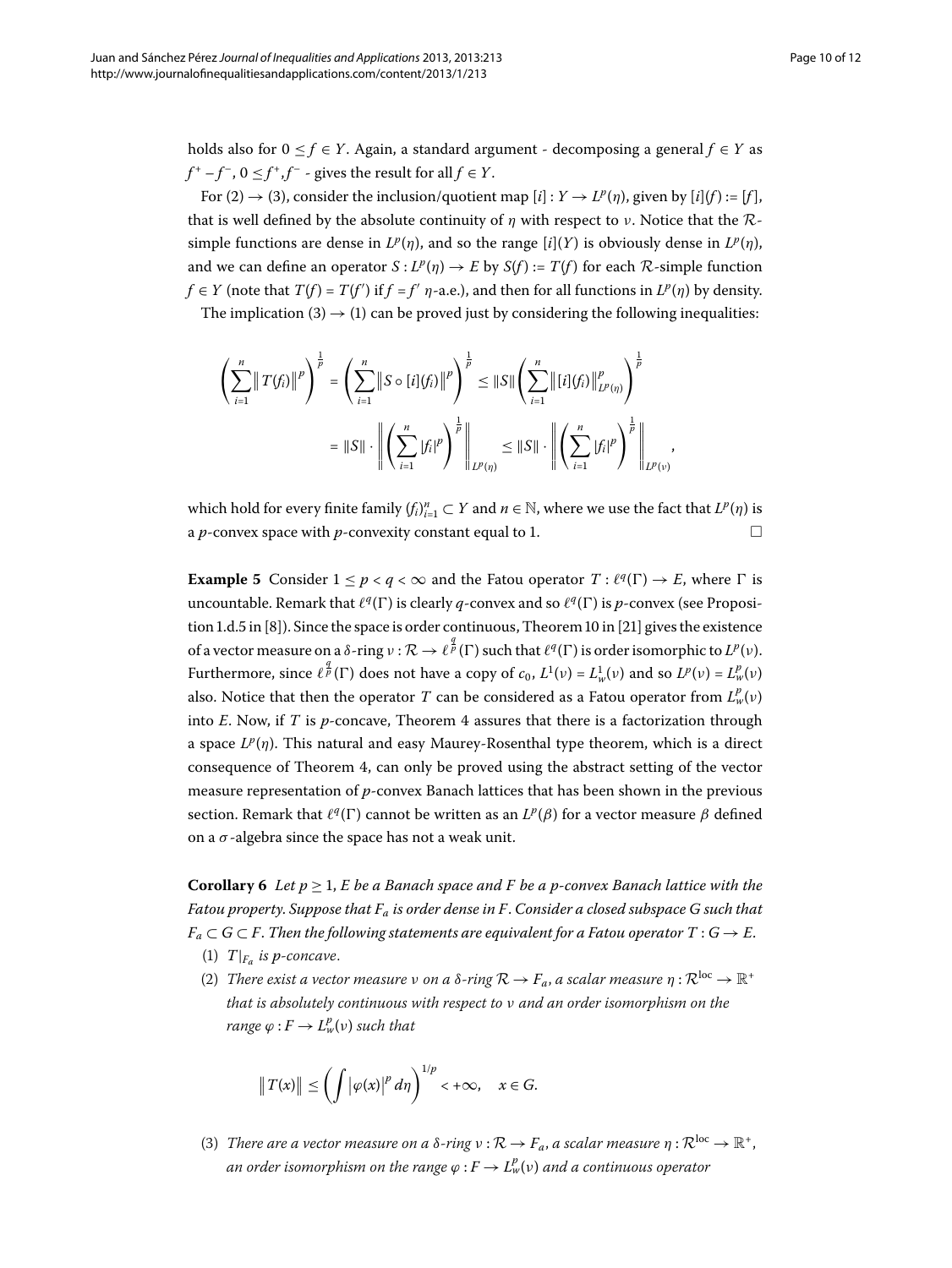$S: L^p(\eta) \to E$  *such that the following diagram commutes:* 



*Proof* First, remark that  $F_a = F_{an}$  due to the Fatou property of *F*. Let us show (1)  $\rightarrow$  (2). The existence of the vector measure on a  $\delta$ -ring and the order isomorphism  $\varphi: F \to L^p_{\nu}(\nu)$ are direct consequences of Theorem 1. So, we can apply  $(1) \rightarrow (2)$  in Theorem 4 to the subspace  $\varphi(G)$  that satisfies  $L^p(\nu)\subset \varphi(G)\subset L^p_w(\nu).$  Note that  $T\circ\varphi^{-1}|_{L^p(\nu)}$  is also  $p$ -concave. This gives the measure  $\eta : \mathcal{R} \to \mathbb{R}^+$  satisfying that

$$
\|(T\circ\varphi^{-1})(f)\| \le \left(\int |f|^p d\eta\right)^{\frac{1}{p}} < +\infty, \quad f \in \varphi(G).
$$

<span id="page-10-0"></span>If  $f = \varphi(x)$  with  $x \in G$ , we obtain the inequality in (2).

The implication (2)  $\rightarrow$  (3) is given by (2)  $\rightarrow$  (3) in Theorem 4 composing also with  $\varphi$ . Finally,  $(3) \rightarrow (1)$  is given directly by Theorem 4.

**Remark** 7 To finish the paper, let us report that the main requirements in Theorem 4 density of the *σ* -order continuous part together with *T* being a Fatou operator - are necessary, which means that in some sense this result is optimal.

(1) A simple counterexample that proves that the order density of the  $\sigma$ -order continuous part is necessary is a functional  $\phi \geq 0$  in  $(L^{\infty}[0,1])^*$  not belonging to  $L^1[0,1].$  The *σ* -order continuous part of  $L^{\infty}[0, 1]$  is trivial, the operator  $\phi$  is obviously *p*-concave and *L*<sup>∞</sup>[0,1] is *p*-convex for every  $1 \leq p$ . Since  $(L^∞[0, 1])_{[p]} = L^∞[0, 1]$ , the factorization would mean that  $\phi \in L^1[0,1]$  just using the domination by the measure and the Radon-Nikodým theorem, which gives a contradiction. Notice that  $\phi$  is trivially a Fatou operator.

(2) A bit more elaborated example is the following. Consider  $\ell^{\infty}(\Gamma)$ , where  $\Gamma$  is an uncountable set, and let a functional  $\phi : \ell^{\infty}(\Gamma) \to \mathbb{R}$  with  $\phi$  not belonging to  $\ell^{1}(\Gamma) =$  $(c_0(\Gamma))^* = ca(\Gamma)$ . Recall that  $(\ell^{\infty}(\Gamma))^* = ca(\Gamma) \oplus pa(\Gamma)$ , where  $ca(\Gamma)$  is the space of the countably additive measures and  $pa(\Gamma)$  is the space of the purely finite additive measures (see, for example, Corollary 13.11, Section 9.10 and Section 9.11 in [30]). Let  $P_1$  be the projection of  $(\ell^{\infty}(\Gamma))^*$  on *ca*( $\Gamma$ ). We have that  $\phi_1 := \phi - P_1(\phi) \neq 0$ . Since  $\phi_1$  is not countably additive, there is a sequence  $(A_i)_{i=1}^{\infty}$  of measurable sets such that  $\sum_{i=1}^{\infty}\phi_1(\chi_{A_i})\neq\phi_1(\chi_{\bigcup_{i=1}^{\infty}A_i}).$ Let us define now  $T: c_0(\Gamma) + \text{span}\{\chi_{\Gamma}; \chi_{A_i}, i \in \mathbb{N}\} \to \mathbb{R}$  given by  $T(\cdot) := \phi_1(\cdot)$ . The operator *T* is clearly *p*-concave, but *T* is not Fatou, which can be proved using an argument similar to the one given in Example 3[.](#page-6-2) Moreover, *T* cannot be bounded by an integral; otherwise,  $\phi_1$  would be countably additive.

**Competing interests**

The authors declare that they have no competing interests.

#### **Authors' contributions**

Both authors jointly worked, read and approved the final version of the paper.